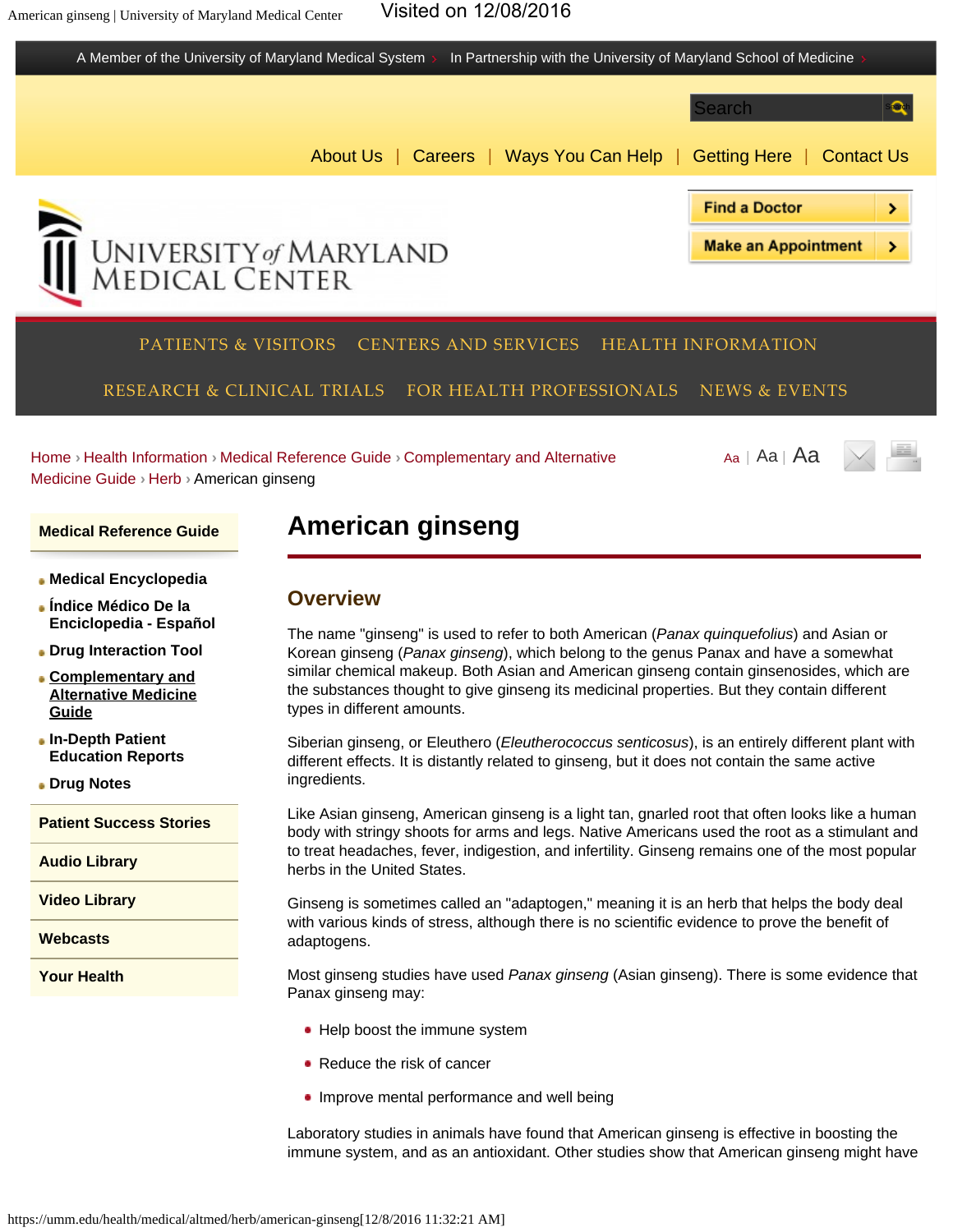therapeutic potential for inflammatory diseases. Research on American ginseng has focused on a number of conditions, including the following.

## **Diabetes**

Several human studies show that American ginseng lowered blood sugar levels in people with type 2 diabetes. The effect was seen both on fasting blood sugar and on postprandial (after eating) glucose levels. One study found that people with type 2 diabetes who took American ginseng before or together with a high sugar drink experienced less of an increase in blood glucose levels. Other studies suggest that North American ginseng prevents diabetes-related complications including retinal and cardiac functional changes by reducing stress. More research is needed.

One study in mice found that the American ginseng berry was more effective at lowering blood sugar levels than the root.

#### **Cancer**

American ginseng has been shown to inhibit tumor growth. In one laboratory study on colorectal cancer cells, researchers found that American ginseng possessed powerful anticancer properties.

## **Colds and flu**

In two studies, people who took a specific product called Cold FX for 4 months got fewer colds than people who took a placebo. And those who got colds found their symptoms did not last as long compared to those who took a placebo.

## **Attention deficit hyperactivity disorder (ADHD)**

One preliminary study suggests that American ginseng, in combination with ginkgo (*Ginkgo biloba*), may help treat ADHD. More research is needed.

#### **Immune system enhancement**

Some scientists believe American ginseng enhances the immune system. In theory, this improvement in immune function could help the body fight off infection and disease. Several clinical studies have shown that American ginseng does boost the performance of cells that play a role in immunity.

## **Cognition**

Preliminary studies suggest that American ginseng may improve cognition. More research is needed.

## **Plant Description**

The American ginseng plant has leaves that grow in a circle around a straight stem. Yellowishgreen, umbrella-shaped flowers grow in the center and produce red berries. Wrinkles around the neck of the root tell how old the plant is. This is important because American ginseng is not ready for use until it has grown for about 6 years. American ginseng is endangered in the wild. So it tends to be expensive. It is now being grown on farms to protect wild American ginseng from over-harvesting.

## **What's It Made Of?**

American ginseng products are made from ginseng root and the long, thin offshoots called root hairs. The main chemical ingredients of American ginseng are ginsenosides and polysaccharide glycans (quinquefolans A, B, and C).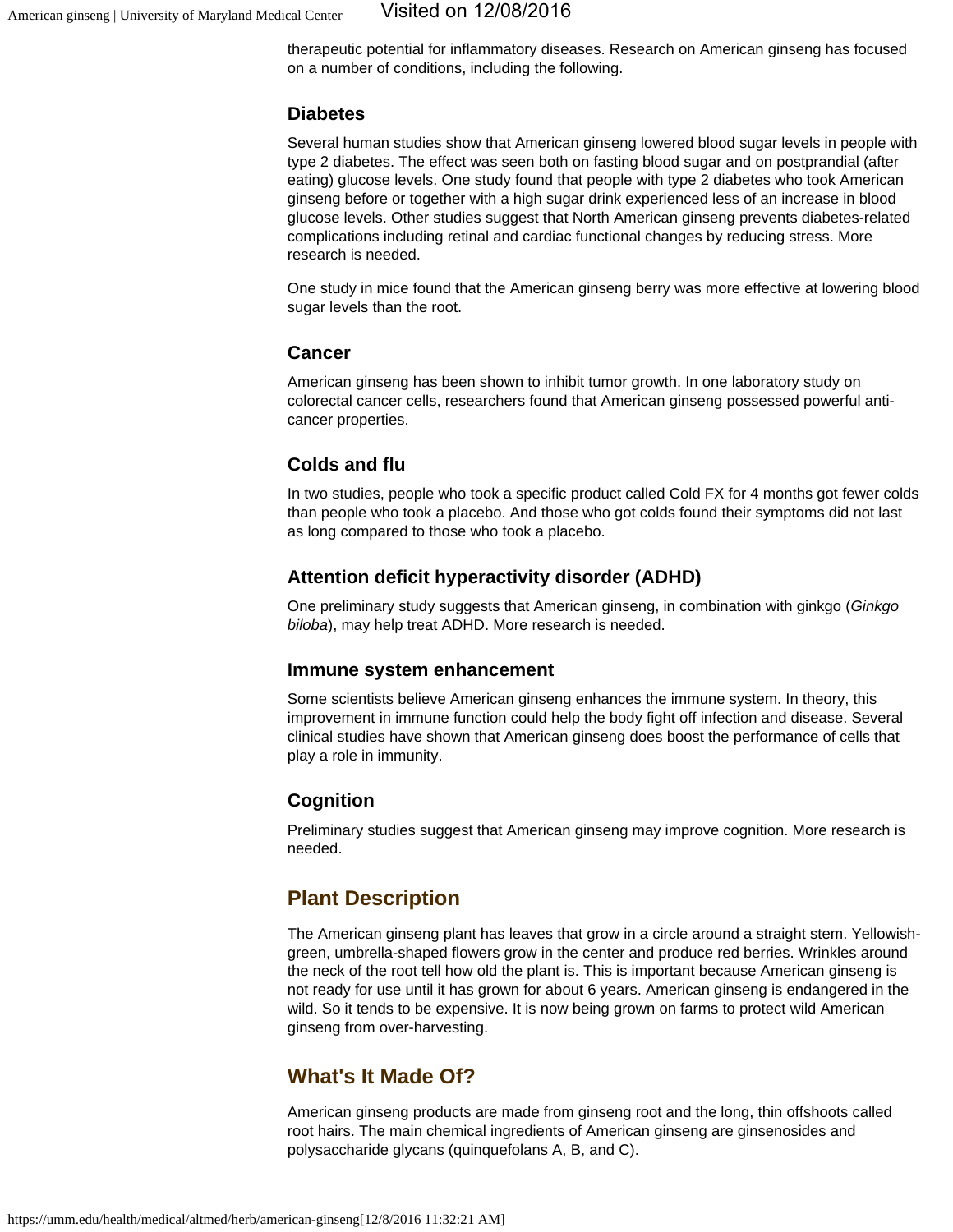American ginseng seems to be more relaxing than Asian ginseng, which may have stimulating effects.

## **Available Forms**

American ginseng (dried) is available in water, water and alcohol, alcohol liquid extracts, and in powders, capsules, and tablets. American ginseng is available with other herbs in several combination formulas.

Be sure to read the label carefully so that you are purchasing the type of ginseng that you want. If you are looking for Asian ginseng, make sure you buy Korean, red, or Panax ginseng. If you are looking for American ginseng, you should buy *Panax quinquefolius*.

Eleuthero (*Eleutherococcus senticosus*), which is sometimes called Siberian ginseng, may also be found in health food stores or pharmacies. It does not have the same active ingredients as Asian or American ginseng.

## **How to Take It**

## **Pediatric**

American ginseng is not recommended for use in children except under a doctor's supervision.

## **Adult**

Available forms include:

- Standardized extract
- Fresh root
- Dried root
- Tincture (1:5)
- Fluid extract (1:1)

## **Precautions**

The use of herbs is a time honored approach to strengthening the body and treating disease. Herbs, however, contain components that can trigger side effects and interact with other herbs, supplements, or medications. For these reasons, you should take herbs with care, under the supervision of a health care provider that is qualified in the field of botanical medicine. Always tell your doctor about any herbs you may be taking.

Side effects are rare, but may include:

- High blood pressure
- Insomnia
- Restlessness
- Anxiety
- **•** Euphoria
- Diarrhea
- Vomiting
-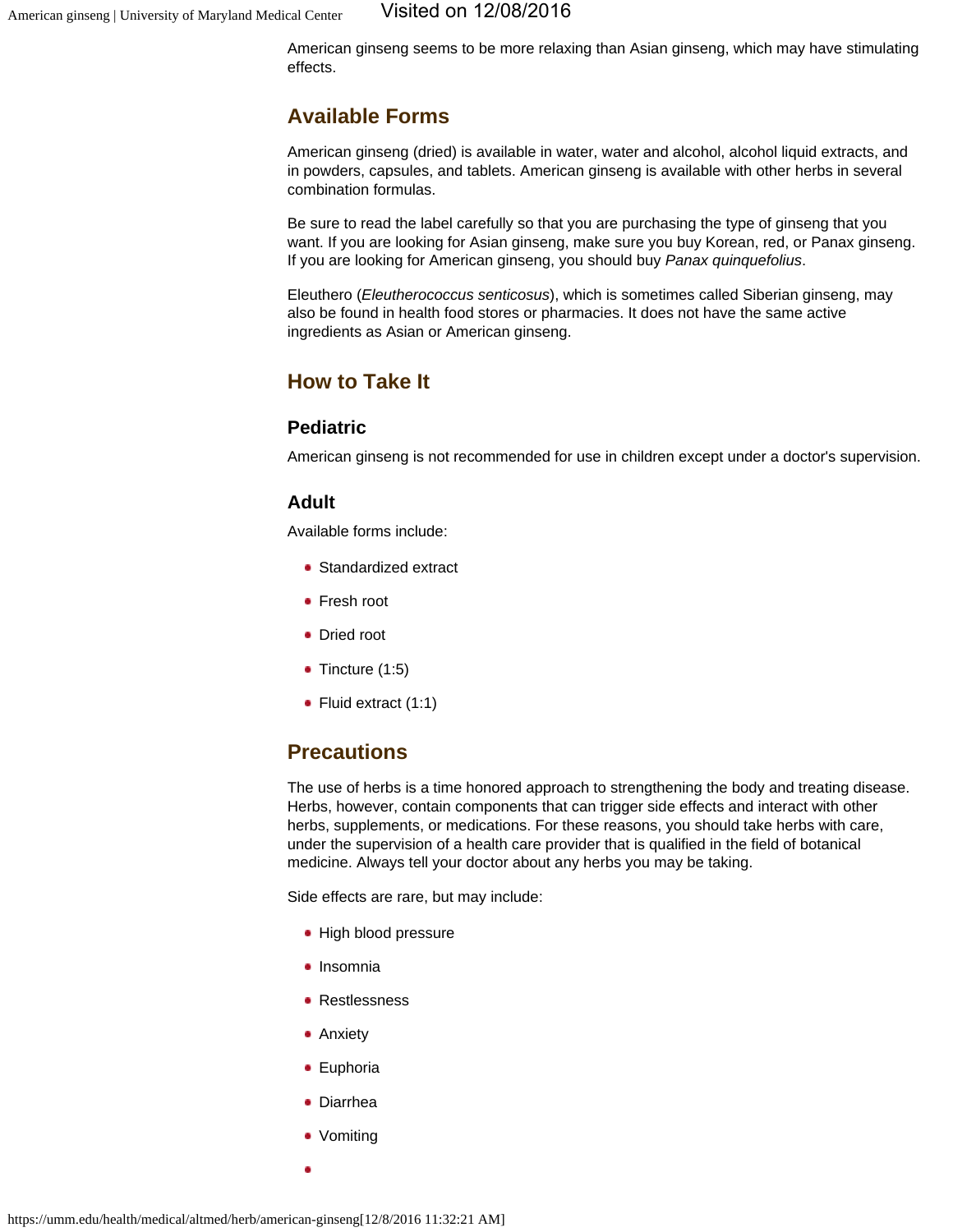Headache

- Nosebleed
- Breast pain
- Vaginal bleeding

To avoid hypoglycemia (low blood sugar), even in people without diabetes, take American ginseng with food.

People with hypertension (high blood pressure) should not take American ginseng products without the close supervision of their doctors. At the same time, people with low blood pressure, as well as those with an acute illness, should use caution when taking American ginseng.

People with schizophrenia or bipolar disorder should not take ginseng, because it may increase the risk of mania.

Pregnant or breastfeeding women should not take American ginseng.

Women who have a history of breast cancer, or other hormone-sensitive conditions, should not take ginseng.

Stop taking American ginseng at least 7 days prior to surgery. American ginseng can lower blood glucose levels and could create problems for patients fasting before surgery. In addition, American ginseng may act as a blood thinner, increasing the risk of bleeding during or after the procedure.

## **Possible Interactions**

If you are being treated with any of the following medications, you should not use ginseng without talking to your doctor:

**Medications for diabetes.** American ginseng may lower blood sugar levels, so it could interfere with the effectiveness of prescription drugs for diabetes. Talk to your doctor before taking American ginseng if you are taking medicines for diabetes, including insulin and oral hypoglycemic agents, such as metformin (Glucophage).

**Blood-thinning medications** (anticoagulants). One small study suggested that American ginseng might decrease the effectiveness of warfarin (Coumadin), a blood-thinning medication. If you take any blood-thinning medications, talk to your doctor before taking ginseng.

**MAOIs (monoamine oxidase inhibitors).** Ginseng may increase the risk of side effects when taken with MAOIs, a type of antidepressant. There have been reports of interaction between ginseng and phenelzine (Nardil) causing headaches, tremors, and mania. MAOIs include:

- Isocarboxazid (Marplan)
- Phenelzine (Nardil)
- Tranylcypromine (Parnate)

**Antipsychotic medications.** American ginseng may increase the effects of medications used to treat psychiatric disorders such as schizophrenia and bipolar disorder. So they should not be taken together.

**Stimulants.** Ginseng may increase the stimulant effect and side effects of some medications taken for attention deficit hyperactivity disorder (ADHD), including amphetamine and dextroamphetamine (Adderall) and methylphenidate (Concerta, Ritalin).

**Morphine.** Asian ginseng may block the painkilling effects of morphine.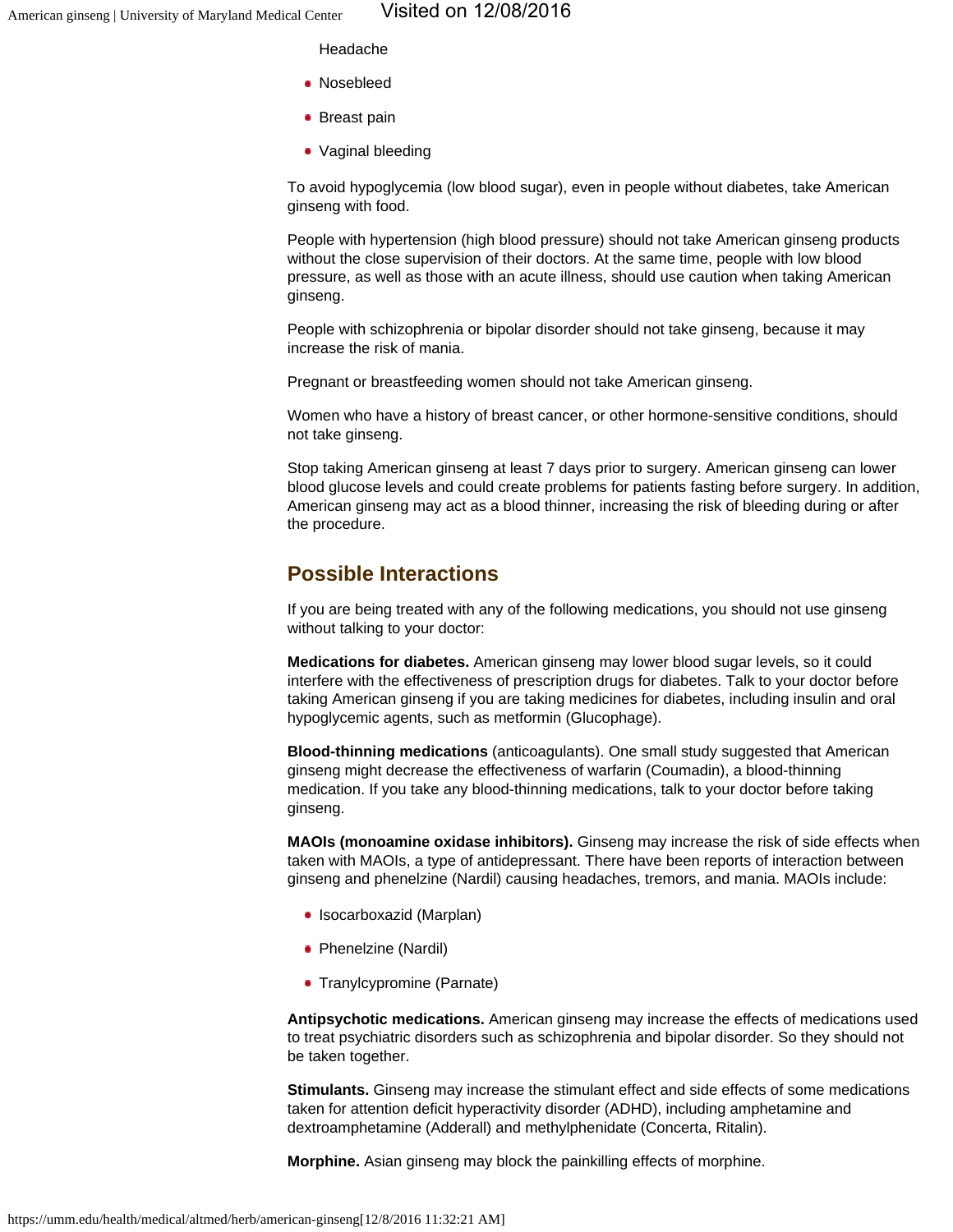## **Supporting Research**

Adams LL, Gatchel RJ. Complementary and alternative medicine: applications and implications for cognitive functioning in elderly populations. *Alt Ther*. 2000;7(2):52-61.

Andrade AS, Hendrix C, Parsons TL, et al. Pharmacokinetic and metabolic effects of American ginseng (*Panax quinquefolius*) in healthy volunteers receiving the HIV protease inhibitor indinavir. *BMC Complement Altern Med*. 2008 Aug 19;8:50.

Ang-Lee MK, Moss J, Yuan C-S. Herbal medicines and perioperative care. *JAMA*. 2001;286(2):208-216.

Banz WJ, Iqbal MJ, Bollaert M, et al. Ginseng modifies the diabetic phenotype and genes associated with diabetes in the male ZDF rat. *Phytomedicine*. 2007 Oct;14(10):681-9.

Barton DL, Soori GS, Bauer BA, et al. Pilot study of Panax quinquefolius (American ginseng) to improve cancer-related fatigue: a randomized, double-blind, dose-finding evaluation: NCCTG trial N03CA. *Support Care Cancer*. 2010;18(2):179-87.

Biondo PD, Robbins SJ, Walsh JD, McCargar LJ, Harber VJ, Field CJ. A randomized controlled crossover trial of the effect of ginseng consumption on the immune response to moderate exercise in healthy sedentary men. *Appl Physiol Nutr Metab*. 2008 Oct;33(5):966- 75.

Carai MAM, Agabio R, Bombardelli E, et al. Potential use of medicinal plants in the treatment of alcoholism. *Fitoterapia*. 2000;71:S38-S42.

Dey L, Xie JT, Wang A, et al. Anti-hyperglycemic effects of ginseng: comparison between root and berry. *Phytomedicine*. 2003;10(6-7):600-5.

Dougherty U, Mustafi R, Wang Y, et al. American ginseng suppresses Western diet-promoted tumorigenesis in model of inflammation-associated colon cancer: role of EGFR. *BMC Complement Altern Med*. 2011;11:111.

Fu Y, Ji LL. Chronic ginseng consumption attenuates age-associated oxidative stress in rats. *J Nutr*. 2003;133(11):3603-9.

Harkey MR, Henderson GL, Gershwin ME, et al. Variability in commercial ginseng products: an analysis of 25 preparations. *Am J Clin Nutr*. 2001;73:1101-1106.

Heck AM, DeWitt BA, Lukes AL. Potential interactions between alternative therapies and warfarin. *Am J Health Syst Pharm*. 2000;57(13):1221-1227.

Hsu CC, Ho MC, Lin LC, et al. American ginseng supplementation attenuates creatine kinase level induced by submaximal exercise in human beings. *World J Gastroenterol*. 2005;11(34):5327-31.

Ichikawa T, Li J, Nagarkatti P, et al. American ginseng preferentially suppresses STAT/iNOS signaling in activated macrophages. *j Ethnopharmocal*. 2009;125(1):145-50.

Izzo AA, Ernst E. Interactions between herbal medicines and prescribed drugs: a systematic review. *Drugs*. 2001;61(15):2163-2175.

Karmazyn M, Moey M, Gan XT. Therapeutic potential of ginseng in the management of cardiovascular disorders. *Drugs*. 2011;71(15):1989-2008.

King ML, Adler SR, Murphy LL. Extraction-dependent effects of American ginseng (Panax quinquefolium) on human breast cancer cell proliferation and estrogen receptor activation. *Integr Cancer Ther*. 2006;5(3):236-43.

LaValle JB, Krinsky DL, Hawkins EB, et al. *Natural Therapeutics Pocket Guide*. Hudson, OH: LexiComp; 2000:442-444.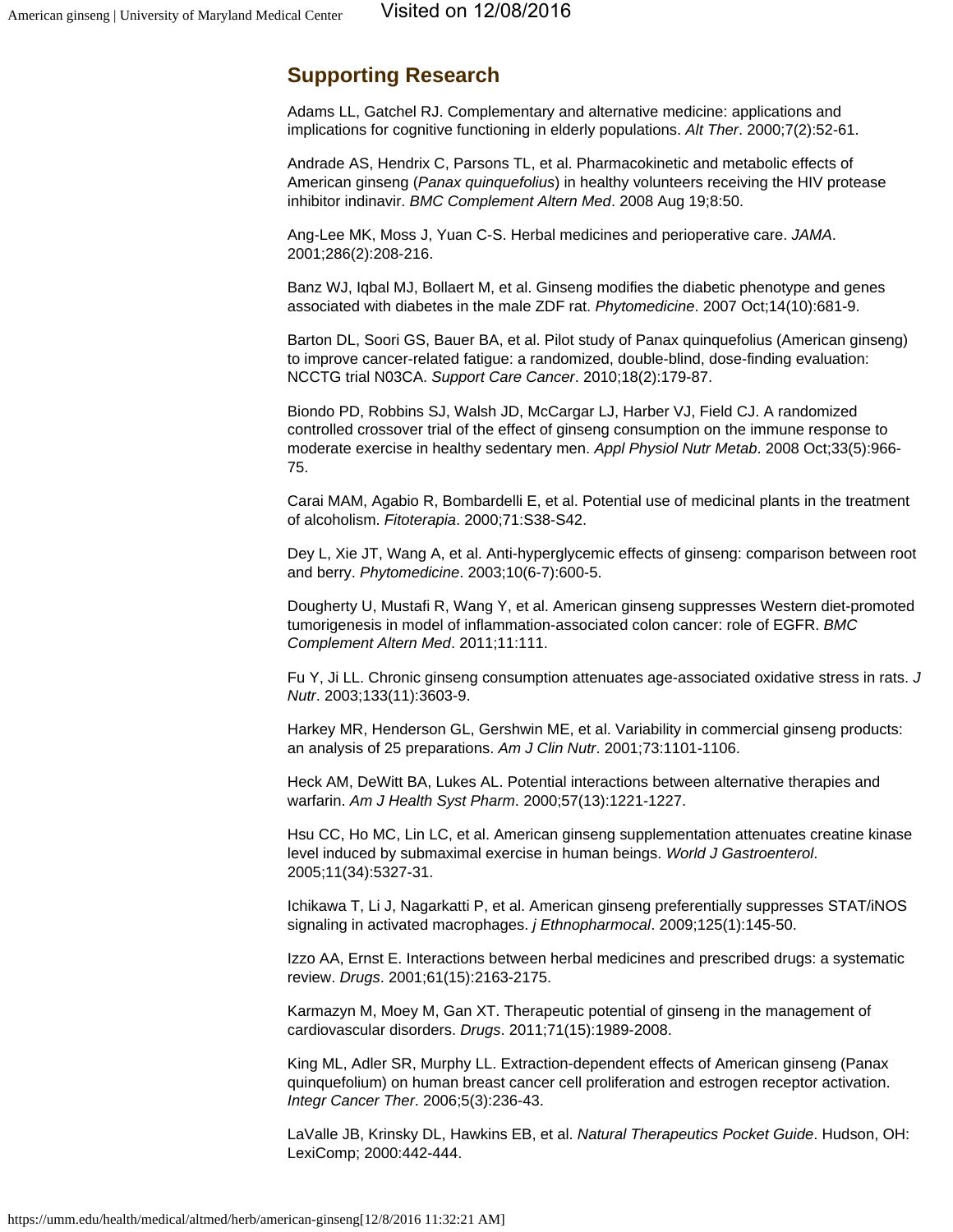Lee NH, Son CG. Systematic review of randomized controlled trials evaluating the efficacy and safety of ginseng. Review]. *J Acupunct Meridian Stud*. 2011;4(2):85-97.

Li XL, Wang CZ, Sun S, et al. American ginseng berry enhances chemopreventive effect of 5- FU on human colorectal cancer cells. *Oncol Rep*. 2009;22(4):943-52.

Luo X, Wang CZ, Chen J, et al. Characterization of gene expression regulated by American ginseng and ginsenoside Rg3 in human colorectal cancer cells. *Int J Oncol*. 2008;32(5):975- 83.

Lyon MR, Cline JC, Totosy de Zepetnek J, et al. Effect of the herbal extract combination Panax quinquefolium and Ginkgo biloba on attention-deficit hyperactivity disorder: a pilot study. *J Psychiatry Neurosci*. 2001;26(3):221-228.

McElhaney JE, Goel V, Toane B, et al. Efficacy of COLD-fX in the prevention of respiratory symptoms in community-dwelling adults: a randomized, double-blinded, placebo controlled trial. *J Altern Complement Med*. 2006;12(2):153-7.

Mantle D, Lennard TWJ, Pickering AT. Therapeutic applications of medicinal plants in the treatment of breast cancer: a review of their pharmacology, efficacy and tolerability. *Adverse Drug React Toxicol Rev*. 2000;19(3):2223-240.

Mantle D, Pickering AT, Perry AK. Medicinal plant extracts for the treatment of dementia: a review of their pharmacology, efficacy, and tolerability. *CNS Drugs*. 2000;13:201-213.

Mucalo I, Jovanovski E, Rahelic D, Bozikov V, Romic Z, Vuksan V. Effect of American ginseng (panax quinquefolius L.) on arterial stiffness in subjects with diabetes and concomitant hypertension. *J Ethnopharmacol*. 2013;150(1):148-53.

Mucalo I, Rahelic D, Jovanovski E, Bozikov V, Romic Z, Vuksan V. Effect of American ginseng (panax quinquefolius L.) on glycemic control in type 2 diabetes. *Coll Antropol*. 2012;36(4):1435-40.

Niederhuber JE, Armitage JO, Doroshow JH, Kastan MB, Tepper JE, eds. *Abeloff's Clinical Oncology*. 5th ed. Philadelphia, PA: Elsevier Saunders; 2013.

Ossoukhova A, Owen L, Savage K, et al. Improved working memory performance following administration of a single dose of American ginseng (Panax quinquefolius L.) to healthy middle-age adults. *Hum Psychopharmacol*. 2015;30(2):108-22.

Predy GN, Goel V, Lovlin R, et al. Efficacy of an extract of North American ginseng containing poly-furanosyl-pyranosyl-saccharides for preventing upper respiratory tract infections: a randomized controlled trial. *CMAJ*. 2005;173(9):1043-8.

Scholey A, Ossoukhova A, Owen L, et al. Effects of American ginseng (Panax quinquefolius) on neurocognitive function: an acute, randomised, double-blind, placebo-controlled, crossover study. *Psychopharmacology (Berl)*. 2010;212(3):345-56.

Seida JK, Durec T, Kuhle S. North American (Panax quinquefolius) and Asian Ginseng (Panax ginseng) Preparations for Prevention of the Common Cold in Healthy Adults: A Systematic Review. *Evid Based Complement Alternat Med*. 2009. [Epub ahead of print]

Sen S, Chen S, Feng B, Wu Y, Lui E, Chakrabarti S. Preventative effects of North American ginseng (Panax quinquefolium) on diabetic nephropathy. *Phytomedicine*. 2012;19(6):494-505.

Sen S, Chen S, Feng B, Wu Y, Lui E, Chakrabarti S. Preventative effects of North American ginseng (Panax quinquefolium) on diabetic retinopathy and cardiomyopathy. *Phytother Res*. 2013;27(2):290-8.

Sui DY, Yu XF, Qu SC, et al. [Protective effect of Panax quinquefolium 20s-protopanaxdiolsaponins on acute myocardial infarction in dogs]. *Zhongguo Zhong Yao Za Zhi*. 2001;26(6):416-9.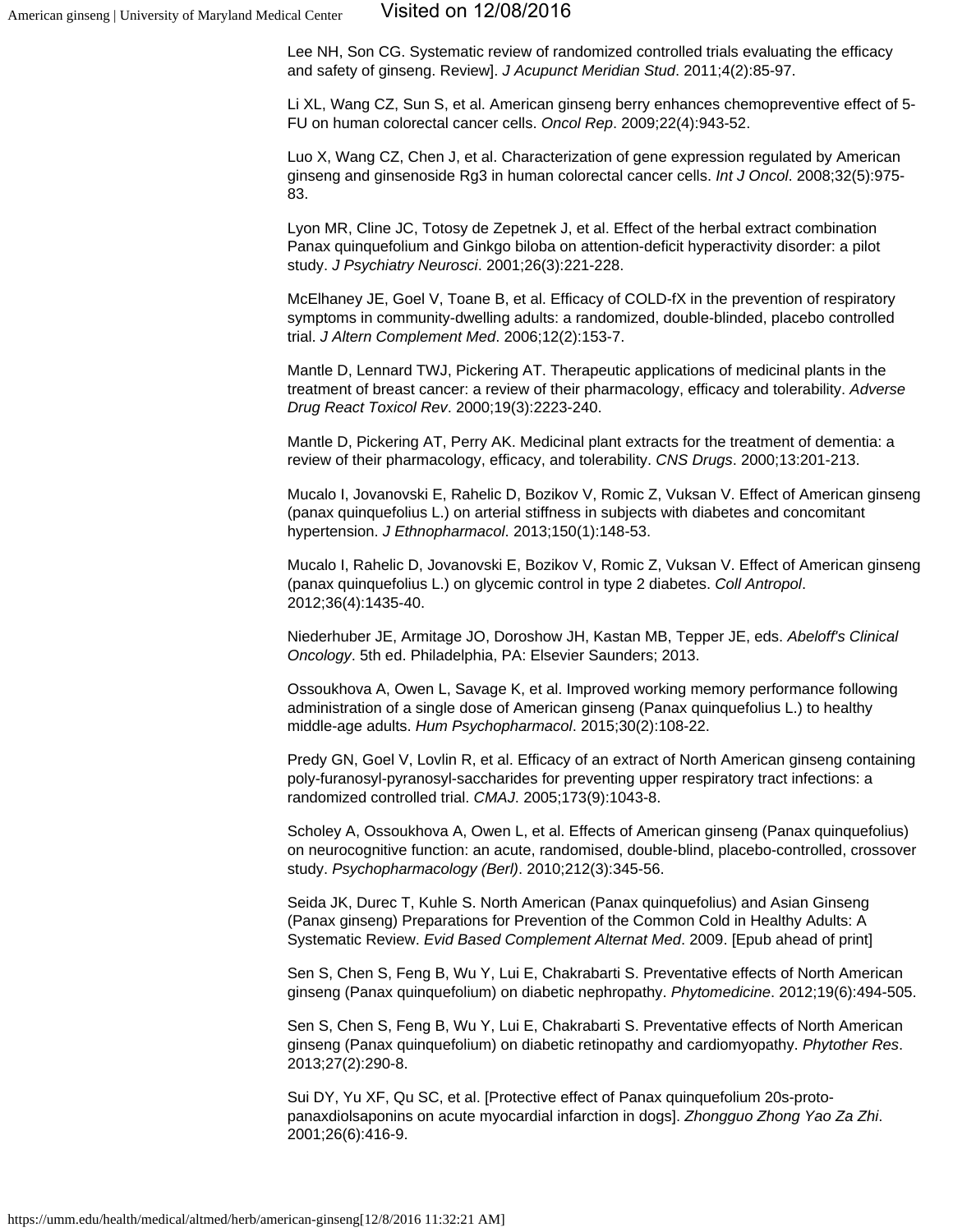#### American ginseng | University of Maryland Medical Center Visited on 12/08/2016

Sung J, Han KH, Zo JH, et al. Effects of red ginseng upon vascular endothelial function in patients with essential hypertension. *Am J Chin Med*. 2000;28(2):205-216.

Vaes LP, Chyka PA. Interactions of warfarin with garlic, ginger, ginkgo, or ginseng: nature of the evidence. *Ann Pharmacother*. 2000;34(12):1478-1482.

Vladimir V, Sievenpiper JL, Koo VY, et al. American ginseng (Panax quinquifolius L) reduces postprandial glycemia in nondiabetic subjects and subjects with type 2 diabetes mellitus. *Arch Intern Med*. 2000;160(7):1009-1013.

Vohra S, Johnston BC, Laycock KL, et al. Safety and tolerability of North American ginseng extract in the treatment of pediatric upper respiratory tract infection: a phase II randomized, controlled trial of 2 dosing schedules. *Pediatrics*. 2008 Aug;122(2):e402-10.

Vuksan V, Sievenpiper JL, Koo VYY, et al. American ginseng (Panax quinquefolius L) reduces postprandial glycemia in nondiaetic subjects and subjects with type 2 diabetes mellitus. *Arch Intern Med*. 2000;160:1009-1013.

Vuksan V, Sievenpiper JL, Xu Z, et al. Konjac-mannan and American ginseng: emerging alternative therapies for type 2 diabetes mellitus. *J Am Coll Nutr*. 2001;20(5):370S-380S.

Vuksan V, Stavro MP, Sievenpiper JL, et al. Similar postprandial glycemic reactions with escalation of dose and administration time of American ginseng in type 2 diabetes. *Diabetes Care*. 2000;23:1221-1226.

Wang M, Guilbert LJ, Li J, et al. A proprietary extract from North American ginseng (Panax quinquefolium) enhances IL-2 and IFN-gamma productions in murine spleen cells induced by Con-A. *Int Immunopharmacol*. 2004;4(2):311-5.

Wargovich MJ. Colon cancer chemoprevention with ginseng and other botanicals. *J Korean Med Sci*. 2001;16 Suppl:S81-S86.

Wu CF, Liu YL, Song M, et al. Protective effects of pseudoginsenoside-F11 on methamphetamine-induced neurotoxicity in mice. Pharmacol *Biochem Behav*. 2003;76(1):103- 9.

Wu Z, Luo JZ, Luo L. American ginseng modulates pancreatic beta cell activities. *Chin Med*. 2007 Oct 25;2:11.

Xie JT, Wang CT, Li XL, Ni M, Fishbein A, Yuan CS. American ginseng and Scutellaria baicalensis using an ob/ob mice model. *Fitoterapia*. 2009;80(5):306-11.

Yeh GY, Eisenberg DM, Kaptchuk TJ, et al. Systematic review of herbs and dietary supplements for glycemic control in diabetes. *Diabetes Care*. 2003;26(4):1277-94.

Yuan CS, Wei G, Dey L, et al. Brief communication: American ginseng reduces warfarin's effect in healthy patients: a randomized, controlled Trial. *Ann Intern Med*. 2004;141(1):23-27.

## **Alternative Names**

Ginseng - American; Panax quinquefolium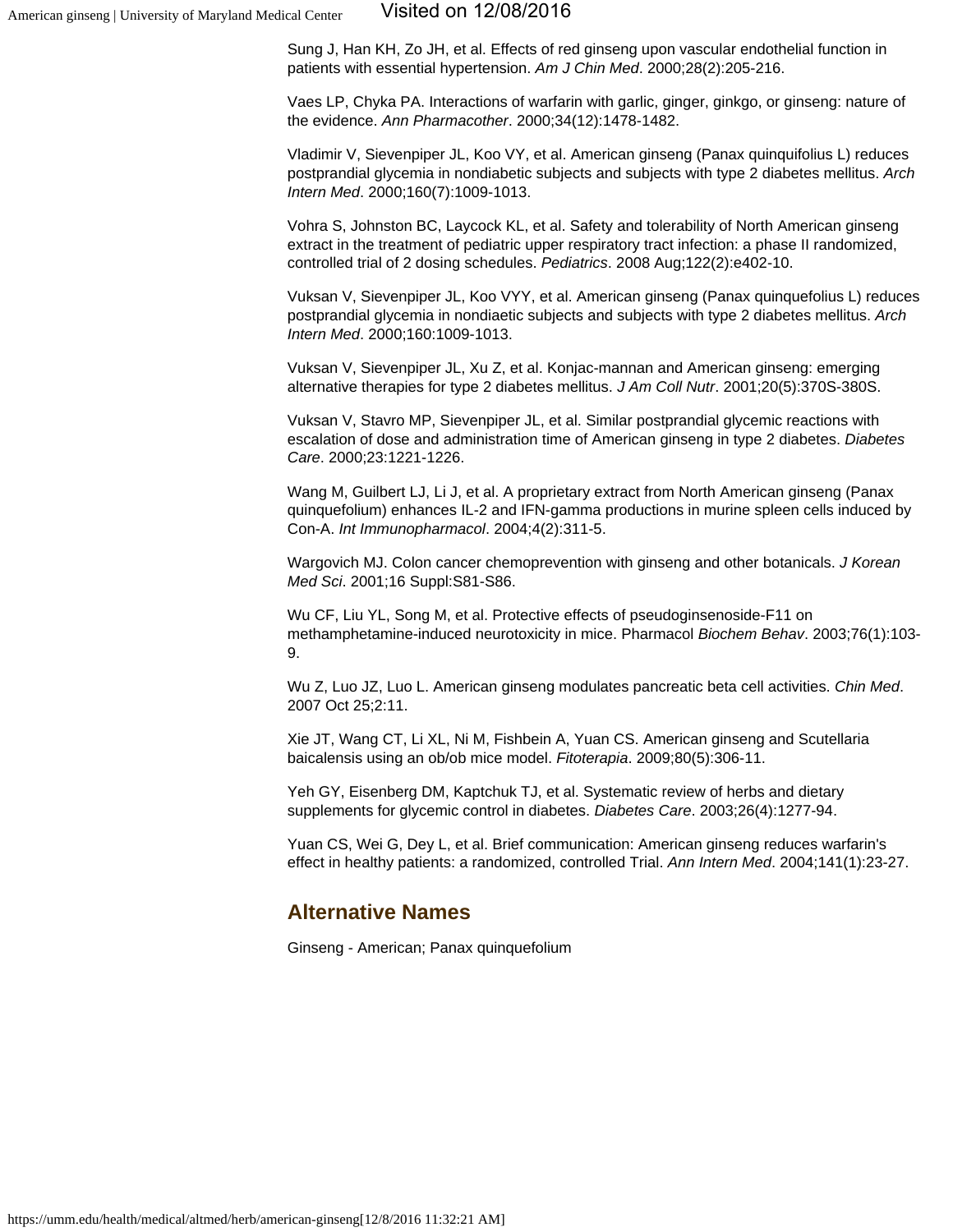

# **Version Info**

- Last reviewed on 4/27/2016
- Steven D. Ehrlich, NMD, Solutions Acupuncture, a private practice specializing in complementary and alternative medicine, Phoenix, AZ. Review provided by VeriMed Healthcare Network.

A.D.A.M., Inc. is accredited by URAC, also known as the American Accreditation HealthCare Commission (www.urac.org). URAC's accreditation program is an independent audit to verify that A.D.A.M. follows rigorous standards of quality and accountability. A.D.A.M. is among the first to achieve this important distinction for online health information and services. Learn more about A.D.A.M.'s editorial policy, editorial process and privacy policy. A.D.A.M. is also a founding member of Hi-Ethics and subscribes to the principles of the Health on the Net Foundation ([www.hon.ch\)](http://www.hon.ch/)

The information provided herein should not be used during any medical emergency or for the diagnosis or treatment of any medical condition. A licensed medical professional should be consulted for diagnosis and treatment of any and all medical conditions. Call 911 for all medical emergencies. Links to other sites are provided for information only -- they do not constitute endorsements of those other sites. © 1997- 2013 A.D.A.M., Inc. Any duplication or distribution of the information contained herein is strictly prohibited.



**FIND A DOCTOR 22** 

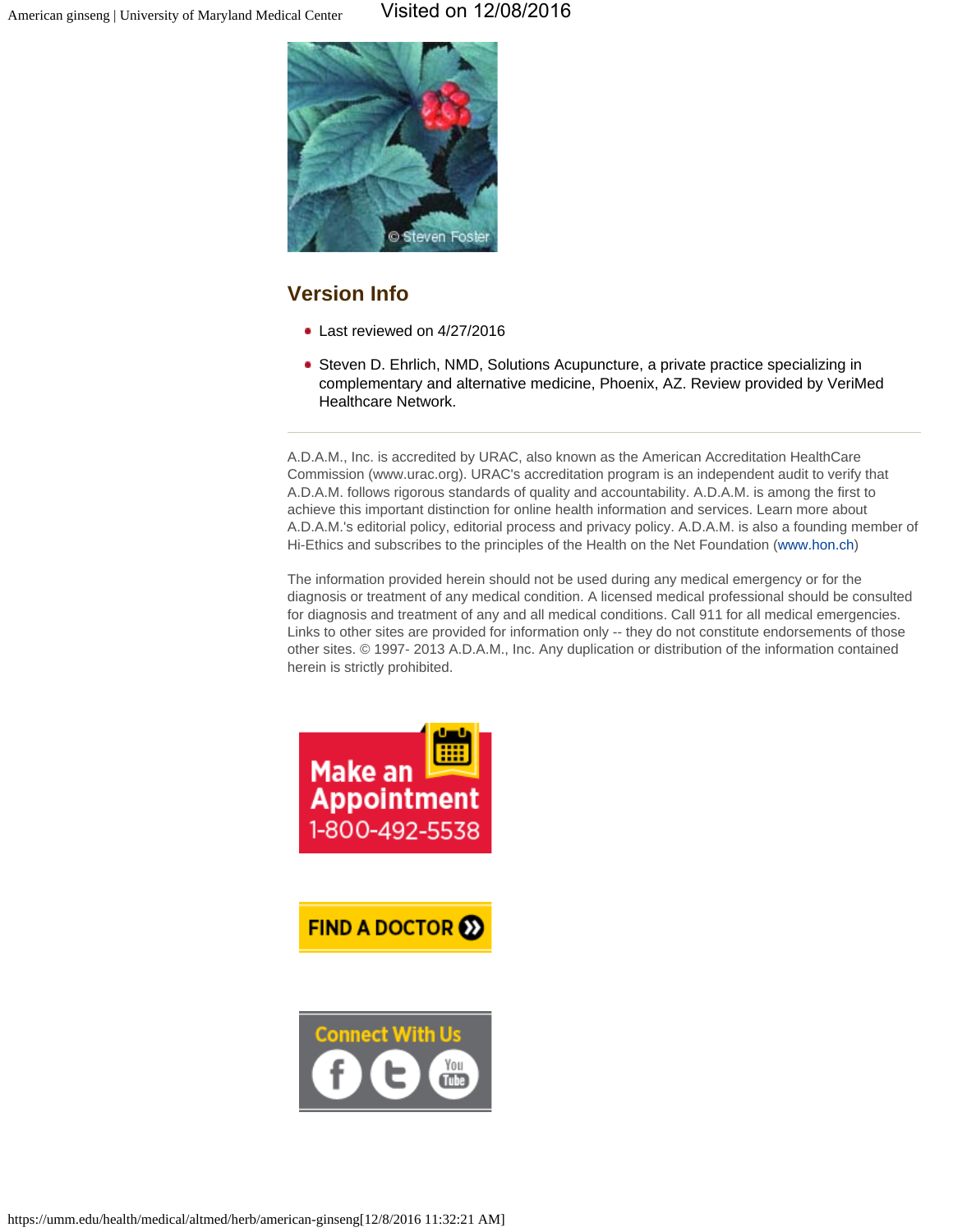

## **Related Links**

| <b>Mission and Vision</b>                                           |
|---------------------------------------------------------------------|
| <b>Patients and Visitors</b>                                        |
| <b>Centers and Services</b>                                         |
| <b>Patient Success Stories</b>                                      |
| <b>Awards and Honors</b>                                            |
| <b>Community Outreach: Improving Health Care in Our Communities</b> |

## **[Patients and Visitors](https://umm.edu/patients)**

[Getting Here](https://umm.edu/patients/gettinghere) [Visitor Code of Conduct](https://umm.edu/patients/visitor-code-of-conduct) [Nondiscrimination Policy](https://umm.edu/~/media/umm/pdfs/patients-and-visitors/nondiscrimination-policy/nondiscrimination-poster-ummc_11x14_outlines.pdf) [Visiting Hours](https://umm.edu/patients/visiting-hours) [Patient and Family Handbook](https://umm.edu/patients/patient-and-family-handbook) [Financial Assistance](https://umm.edu/patients/financial-assistance) [Insurance Plans](https://umm.edu/patients/insurance-plans) [UM Medical Center Locations](https://umm.edu/patients/map) [Online Bill Pay](https://umm.edu/patients/online-bill-pay) [Patient Resource Center](https://umm.edu/patients/resource-center) [Concierge Services](https://umm.edu/patients/concierge-services) [My Portfolio](https://umm.edu/patients/my-portfolio) [Emergency Services](https://umm.edu/patients/emergency) [Flowers and Cards](https://umm.edu/patients/flowers-and-cards) **[Hotels](https://umm.edu/patients/hotels) [Restaurants](https://umm.edu/patients/restaurants) [CaringBridge](https://umm.edu/patients/caringbridge)** [Support Groups](https://umm.edu/patients/support-groups) [Medical Records](https://umm.edu/patients/medical-records) [Pastoral Care](https://umm.edu/patients/pastoral) [Patient Safety and Quality](https://umm.edu/patients/patient-safety)

#### **[Centers and Services](https://umm.edu/programs)**

[UM Marlene and Stewart Greenebaum Cancer Center](https://umm.edu/programs/cancer) [Children's Hospital](https://umm.edu/programs/childrens) [Heart and Vascular](https://umm.edu/programs/heart-and-vascular) **[Transplant](https://umm.edu/programs/transplant)** [See All Centers and Services](https://umm.edu/programs)